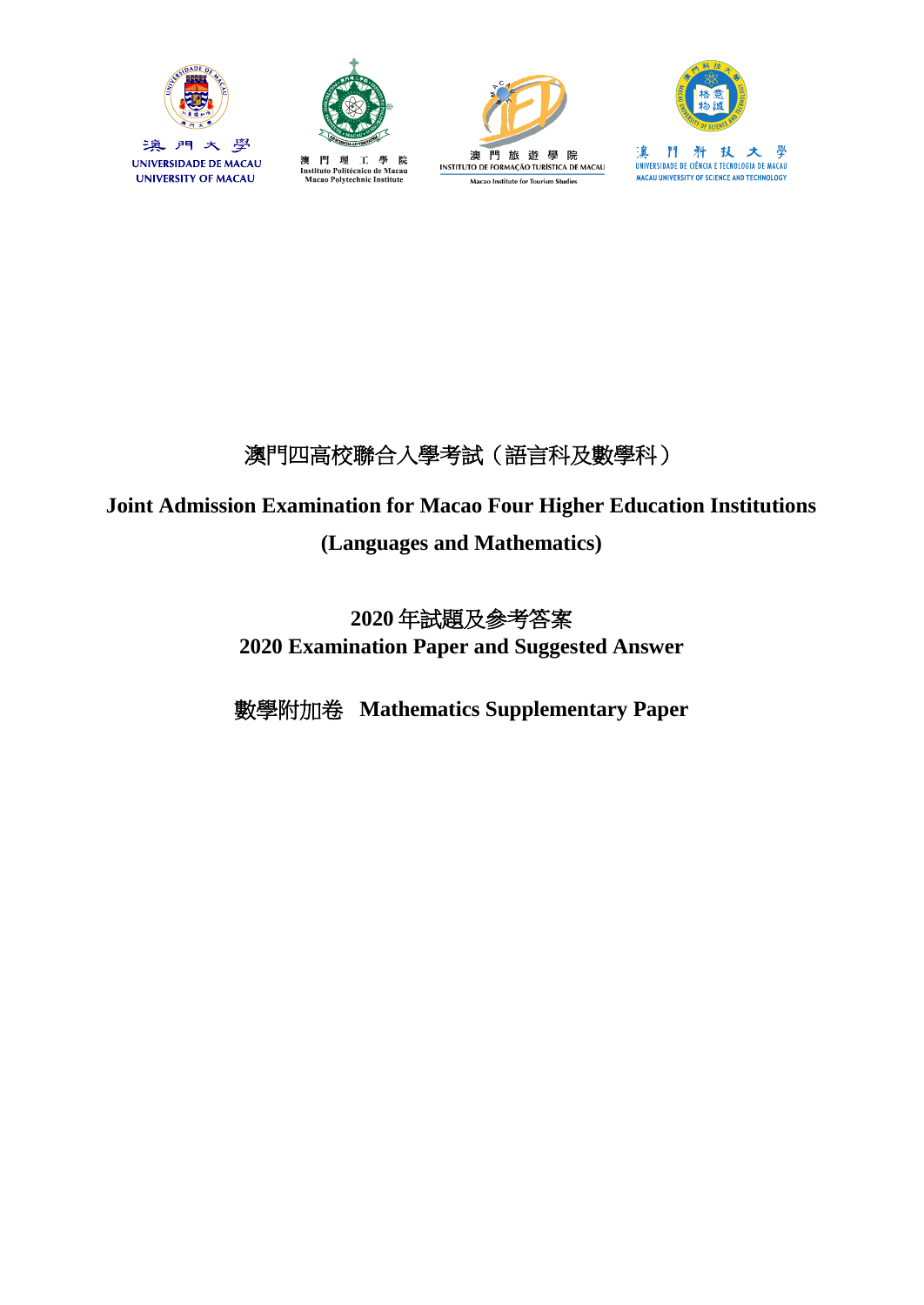#### 注意事項:

1. 考生獲發文件如下:

1.1 本考卷包括封面共 22 版

1.2 草稿紙一張

- 2. 請於本考卷封面填寫聯考編號、考場、樓宇、考室及座號。
- 3. 本考卷共有五條解答題,每題二十分,任擇三題作答。全卷滿分為六十分。
- 4. 必須在考卷內提供的橫間頁內作答,寫在其他地方的答案將不會獲評分。
- 5. 必須將解題步驟清楚寫出。只當答案和所有步驟正確而清楚地表示出來,考生方可獲 得滿分。
- 6. 本考卷的圖形並非按比例繪畫。
- 7. 考試中不可使用任何形式的計算機。
- 8. 請用藍色或黑色原子筆作答。
- 9. 考試完畢,考生須交回本考卷及草稿紙。

Instructions:

- 1. Each candidate is provided with the following documents:
	- 1.1 Question paper including cover page 22 pages
	- 1.2 One sheet of draft paper
- 2. Fill in your JAE No., campus, building, room and seat no. on the front page of the examination paper.
- 3. There are 5 questions in this paper, each carries 20 marks. Answer any 3 questions. Full mark of this paper is 60.
- 4. Put your answers in the lined pages provided. Answers put elsewhere will not be marked.
- 5. Show all your steps in getting to the answer. Full credits will be given only if the answer and all the steps are correct and clearly shown.
- 6. The diagrams in this examination paper are not drawn to scale.
- 7. Calculators of any kind are not allowed in the examination.
- 8. Answer the questions with a blue or black ball pen.
- 9. Candidates must return the question paper and draft paper at the end of the examination.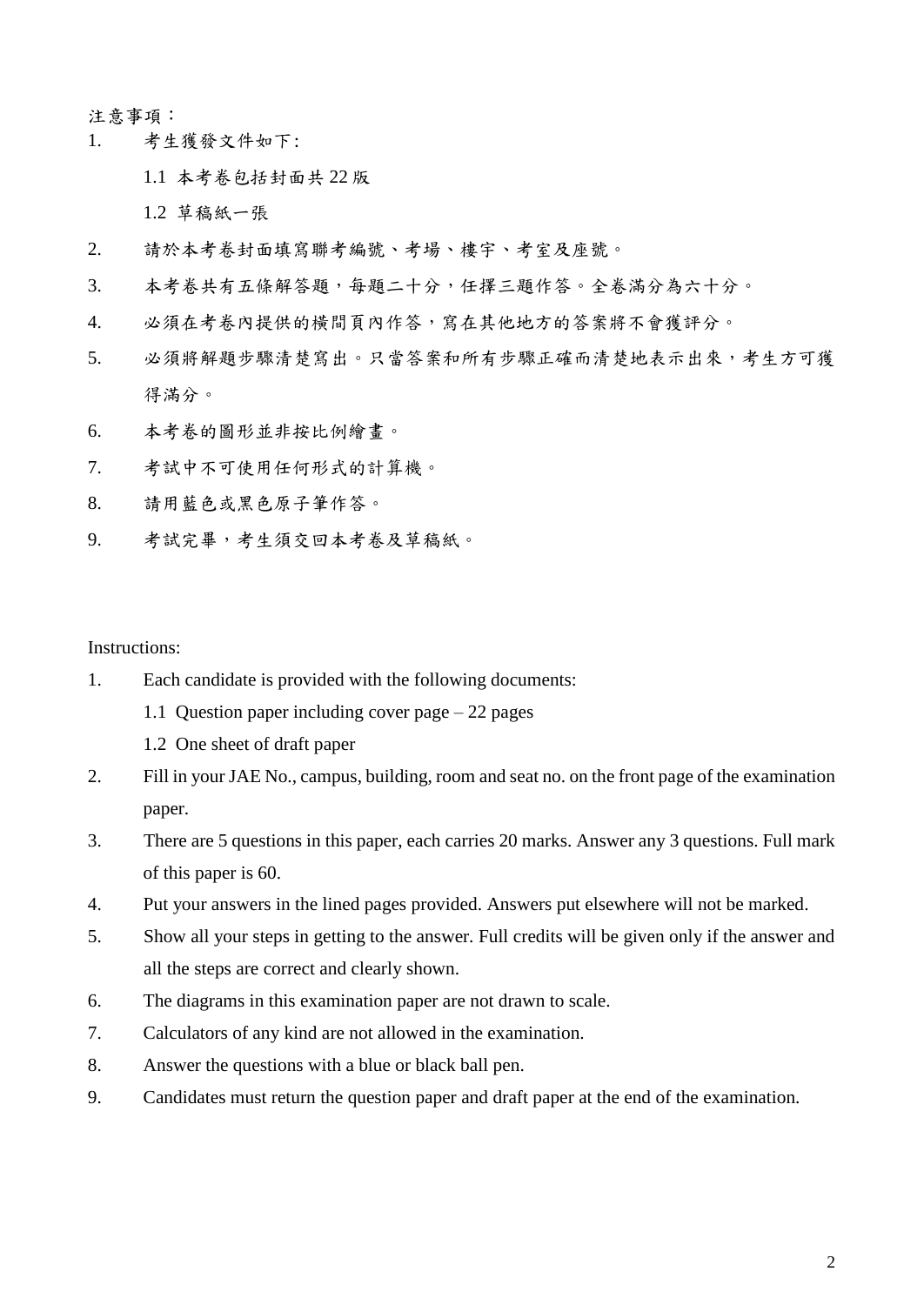任擇三題作答,每題二十分。請把答案寫在緊接每條題目之後的 3 頁橫間頁內。 Answer any 3 questions, each carries 20 marks. Write down the answers on the 3 lined pages following each question.

1.



如上圖所示,*ABC* 是一等邊三角形,其邊長為 2,*ABCDEF* 是一直三棱 柱,其棱長為 3。 *M* 為 *DF* 的中點,*K* 為 *AE* 上的一點,使得 *MK* ⊥ *AE*, *L* 為 *DE* 上的一點,使得 *ML* ⊥ *DE*。

- (a) (i) 證明 *AM* ⊥ *EM* ,從而求三角形 *AME* 的面積。 (5 分)
- (ii) 求三棱錐 *A-DEM* 的體積,從而求點 *D* 至平面 *AEM* 的距離。 (5 分)

(b) 求二面角 *D* – *AE* – *M*,答案以 sin−1 表示。[提示: 證明 *LK* ⊥ *AE*。] (10 分)

In the above figure, *ABC* is an equilateral triangle with edge length 2, *ABCDEF* is a right triangular prism with edge length 3. *M* is the mid-point of *DF, K* is the point on *AE* such that  $MK \perp AE$ , and *L* is the point on *DE* such that  $ML \perp DE$ (a) (i) Show that *AM* ⊥ *EM* . Hence find the area of the triangle *AME*. (5 marks) (ii) Find the volume of the triangular pyramid *A-DEM.* Hence find the distance from point *D* to the plane *AEM*. (5 marks) (b) Find the dihedral angle  $D - AE - M$ . Express your answer in terms of  $sin^{-1}$ . [Hint. Show that *LK* ⊥ *AE*.] (10 marks)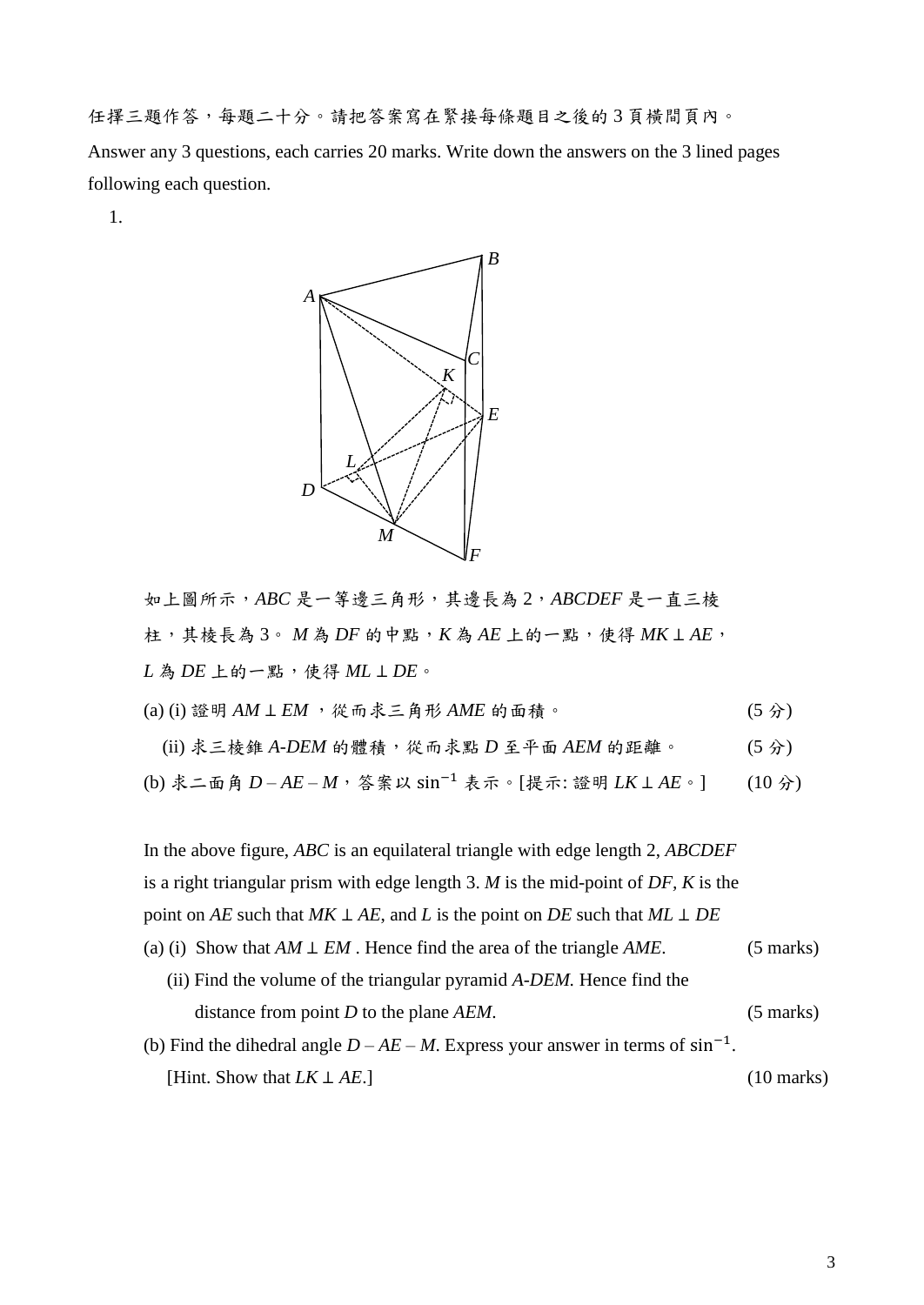- 2. (a) 設  $f(x) = x^4 4x^3 + 16$ 。 (i)  $\ddot{x}$   $f'(x)$   $\&$   $f''(x)$   $\circ$  (2  $\dot{x}$ )
	- (ii) 求 $f(x)$  的局部極大值和局部極小值。 (4分)
	- (iii) 求曲線  $y = f(x)$  的拐點。 (2 分)
	- (iv) 繪出曲線  $y = f(x)$ ,  $-2 \le x \le 4$ 。 (3 分)
	- (v) 繪出曲線  $y = f(2x) \cdot -1 \le x \le 2$ 。 (1 分)

(b) 来由צ
$$
y = x^4 - 4x^3 + 16
$$
 及直線  $y = 16$  所包括或的面積。 (8分)

## (a) Let  $f(x) = x^4 - 4x^3 + 16$ . (i) Find  $f'(x)$  and  $f''(x)$ . (2 marks) (ii) Find the local maximum and local minimum values of  $f(x)$ . (4 marks) (iii) Find the inflection point(s) of the curve  $y = f(x)$ . (2 marks) (iv) Sketch the curve  $y = f(x), -2 \le x \le 4$ . (3 marks) (v) Sketch the curve  $y = f(2x)$ ,  $-1 \le x \le 2$ . (1 marks)

(b) Find the area of the region bounded by the curve  $y = x^4 - 4x^3 + 16$  and the straight line  $y = 16$ . (8 marks)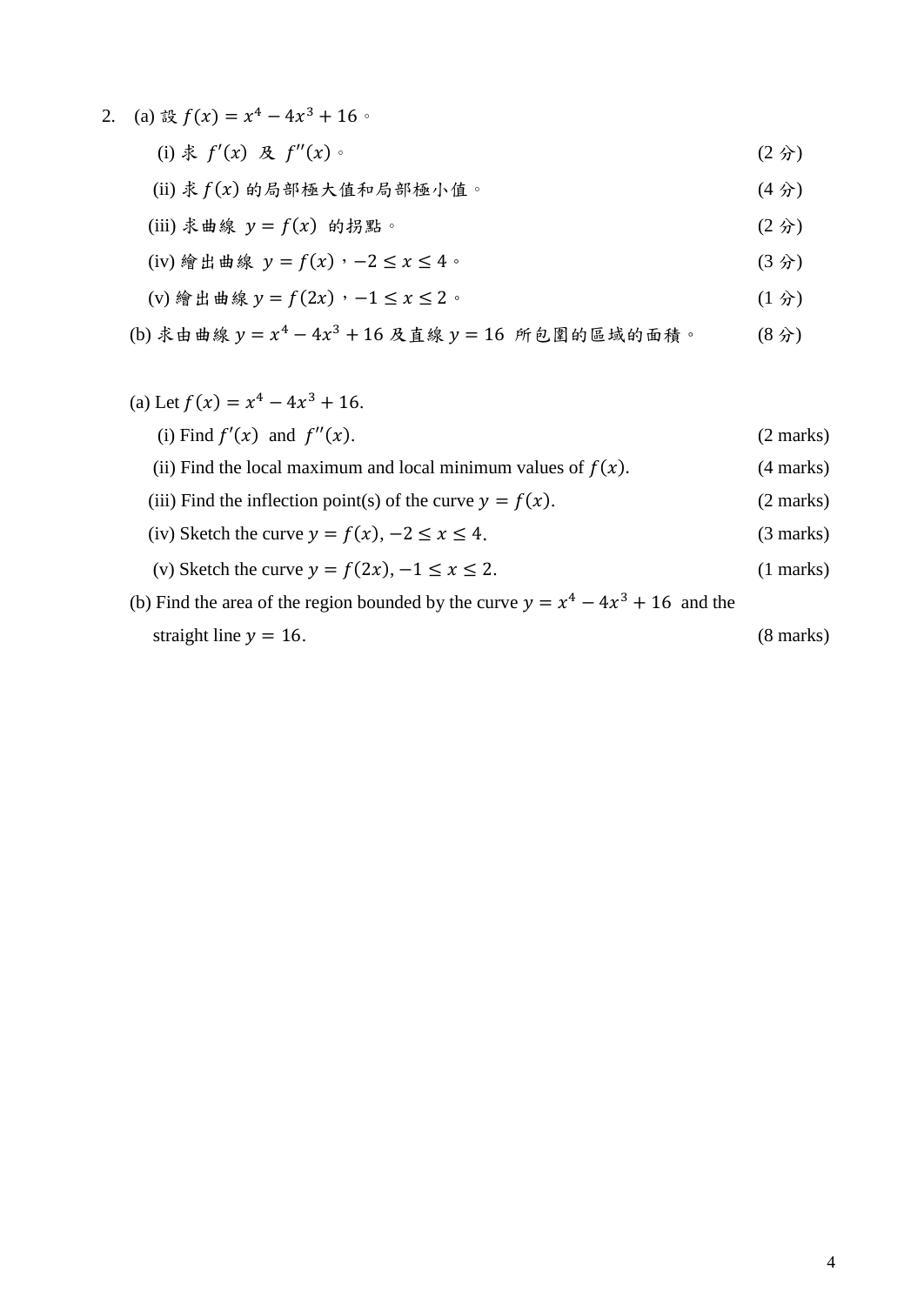3. 已知直線 L:3x + y - 4 = 0 與圓 C:  $x^2 + y^2 + 6x + 4y + k = 0$  相交於 不同的兩點  $A(x_1, y_1)$  和  $B(x_2, y_2)$ 。 (a) 求一條以  $x_1$  和  $x_2$  為根的二次方程。 (3分) (b) 證明: (i)  $x_1 + x_2 = 3$   $\&$   $x_1 x_2 = \frac{32+k}{10}$ 10 ; (2 分) (ii)  $y_1 y_2 = \frac{288 + 9k}{10}$ 10  $-20$ ; (3  $\hat{y}$ ) (iii)  $x_i^2 + y_i^2 = 6x_i - 16 - k$ ,  $i = 1, 2$  (3  $\hat{y}$ ) (c)設  $0$ 為原點及 ∠ $AOB A - \textit{i} A$ 。 (i) 求  $k$  的值。 (4 分) (ii) 求三角形  $A$   $\Omega$  R 的面積。 (5 分)

$$
(1) 4 - \beta \sqrt{100} \text{ by } \ln \sqrt{10}
$$

Given that the straight line  $L: 3x + y - 4 = 0$  and the circle  $C: x^2 + y^2 + 6x + 4y + k = 0$ intersect at two distinct points  $A(x_1, y_1)$  and  $B(x_2, y_2)$ .

- (a) Find a quadratic equation with roots  $x_1$  and  $x_2$ . (3 marks)
- (b) Show that:

(i) 
$$
x_1 + x_2 = 3
$$
 and  $x_1 x_2 = \frac{32 + k}{10}$ ; (2 marks)

(ii) 
$$
y_1 y_2 = \frac{288 + 9k}{10} - 20
$$
; (3 marks)

(iii) 
$$
x_i^2 + y_i^2 = 6x_i - 16 - k
$$
,  $i = 1, 2$ . (3 marks)

(c) Let 0 be the origin and  $\angle AOB$  be a right angle.

- (i) Find the value of  $k$ . (4 marks)
- (ii) Find the area of the triangle  $AOB$ .  $(5 \text{ marks})$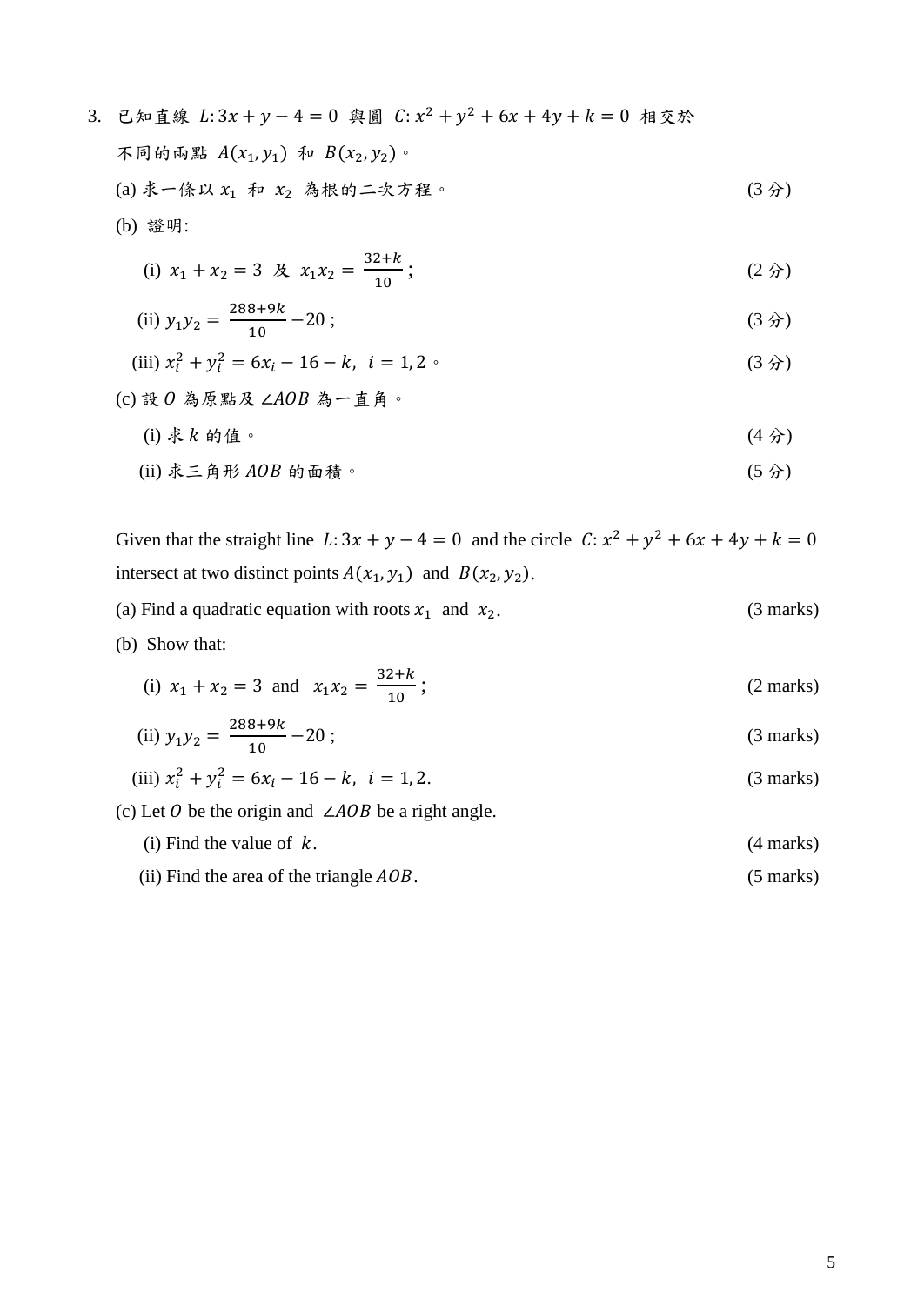- 4. 設複數  $z = \cos \alpha + i \sin \alpha$ , 其中  $i = \sqrt{-1}$ 。
	- (a) 用數學歸納法,證明對任意正整數 *k*,

$$
z^k = \cos k\alpha + i\sin k\alpha \tag{6} \hat{B}
$$

 $(b)$ 設 $n$ 為正整數。

(i) 
$$
\mathbb{E} \mathbb{H} z\bar{z} = 1 \mathbb{R} (1 - z)(1 - \bar{z}) = 2 - 2\cos\alpha
$$
 (3)

(ii) 證明若  $z ≠ 1$ ,

$$
z + z^2 + \dots + z^n = \frac{z(1 - z^n)}{1 - z} \; .
$$

推導出若 cos  $\alpha \neq 1$ ,

$$
\cos \alpha + \cos 2\alpha + \dots + \cos n\alpha = \frac{\cos n\alpha + \cos \alpha - \cos(n+1)\alpha - 1}{2 - 2\cos \alpha} \quad (5 \text{ s})
$$

(c) 已知恆等式

$$
\cos A + \cos B = 2 \cos \frac{A+B}{2} \cos \frac{A-B}{2} \quad \text{R} \quad \cos A - \cos B = -2 \sin \frac{A+B}{2} \sin \frac{A-B}{2} \quad \text{s}
$$
\n
$$
\text{Hence, } \sin A + B = 2 \cos \frac{A+B}{2} \cos \frac{A-B}{2} \quad \text{and} \quad \sin A + B = 2 \cos \frac{A+B}{2} \cos \frac{A-B}{2} \quad \text{and} \quad \sin A + B = 2 \cos \frac{A+B}{2} \cos \frac{A-B}{2} \quad \text{and} \quad \sin A + B = 2 \cos \frac{A+B}{2} \cos \frac{A-B}{2} \quad \text{and} \quad \sin A + B = 2 \cos \frac{A+B}{2} \cos \frac{A-B}{2} \quad \text{and} \quad \sin A + B = 2 \cos \frac{A+B}{2} \cos \frac{A-B}{2} \quad \text{and} \quad \sin A + B = 2 \cos \frac{A+B}{2} \cos \frac{A-B}{2} \quad \text{and} \quad \sin A + B = 2 \cos \frac{A+B}{2} \cos \frac{A-B}{2} \quad \text{and} \quad \sin A + B = 2 \cos \frac{A+B}{2} \sin \frac{A-B}{2} \quad \text{and} \quad \sin A + B = 2 \cos \frac{A+B}{2} \cos \frac{A-B}{2} \quad \text{and} \quad \sin A + B = 2 \cos \frac{A+B}{2} \cos \frac{A-B}{2} \quad \text{and} \quad \sin A + B = 2 \cos \frac{A+B}{2} \cos \frac{A-B}{2} \quad \text{and} \quad \sin A + B = 2 \cos \frac{A+B}{2} \cos \frac{A-B}{2} \quad \text{and} \quad \sin A + B = 2 \cos \frac{A+B}{2} \cos \frac{A-B}{2} \quad \text{and} \quad \sin A + B = 2 \cos \frac{A+B}{2} \cos \frac{A-B}{2} \quad \text{and} \quad \sin A + B = 2 \cos \frac{A+B}{2} \cos \frac{A-B}{2} \quad \text{and} \quad \sin A + B = 2 \cos \frac{A+B}{2} \cos \frac{A-B}{2} \quad \text{and} \quad \sin A + B = 2 \cos \frac{A+B}{2} \cos \frac{A-B}{2} \quad \text{and} \quad \sin A +
$$

$$
\cos \alpha + \cos 2\alpha + \dots + \cos n\alpha = \frac{\sin \frac{n\alpha}{2} \cos \frac{(n+1)\alpha}{2}}{\sin \frac{\alpha}{2}} \,,\tag{6.9}
$$

Let complex number  $z = \cos \alpha + i \sin \alpha$ , where  $i = \sqrt{-1}$ .

(a) Using mathematical induction, show that for any positive integer *k*,

$$
z^k = \cos k\alpha + i\sin k\alpha. \tag{6 marks}
$$

- (b) Let  $n$  be a positive integer.
	- (i) Show that  $z\overline{z} = 1$  and  $(1 z)(1 \overline{z}) = 2 2\cos\alpha$ . (3 marks)
	- (ii) Show that if  $z \neq 1$ ,

$$
z + z2 + \dots + zn = \frac{z(1 - zn)}{1 - z}.
$$

Deduce that if  $\cos \alpha \neq 1$ ,

$$
\cos \alpha + \cos 2\alpha + \dots + \cos n\alpha = \frac{\cos n\alpha + \cos \alpha - \cos(n+1)\alpha - 1}{2 - 2\cos \alpha}.
$$
 (5 marks)

(iii) Given identities

 $\cos A + \cos B = 2 \cos \frac{A+B}{2}$  $\frac{+B}{2} \cos \frac{A-B}{2}$  $\frac{-B}{2}$  and  $\cos A - \cos B = -2\sin\frac{A+B}{2}\sin\frac{A-B}{2}$ . Show that if  $\cos \alpha \neq 1$ ,

$$
\cos \alpha + \cos 2\alpha + \dots + \cos n\alpha = \frac{\sin \frac{n\alpha}{2} \cos \frac{(n+1)\alpha}{2}}{\sin \frac{\alpha}{2}}.
$$
 (6 marks)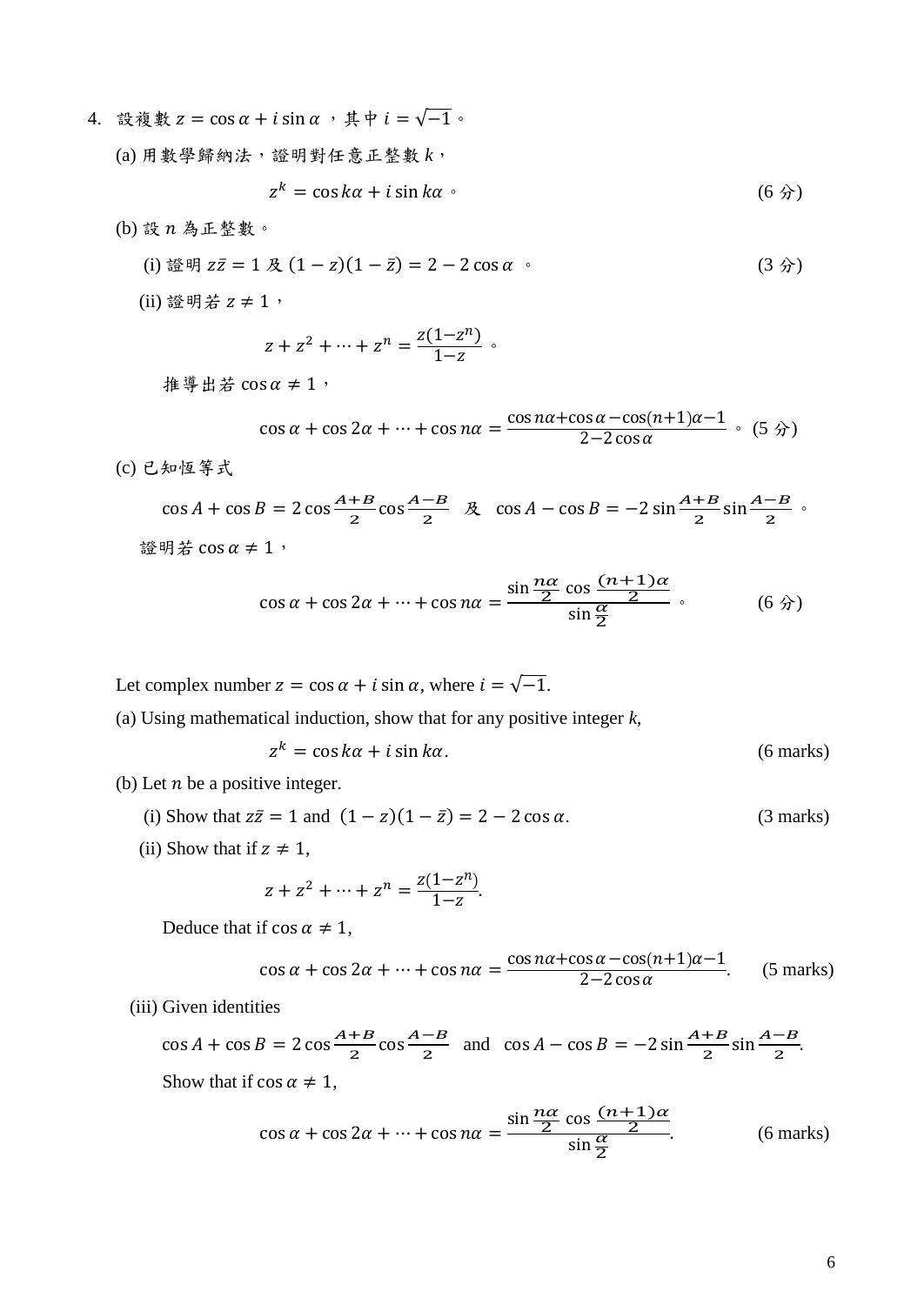5. (a) 因式分解行列式 
$$
\begin{vmatrix} 1 & 1+a & 1+a^3 \\ 1 & 1+b & 1+b^3 \\ 1 & 1+c & 1+c^3 \end{vmatrix}
$$
.\n

\n(b) 設*p* 有 *q* 為常數。已知以 *x*, *y*, *z* 為未知量的方経組*(E): 
$$
\begin{cases} x + 2y - z = 2 \\ x + y + 2z = 4 \\ px + 7y - z = q \end{cases}
$$*

\n(i) 水*p* 的取値ë国使得*(E)* 有م 中 - 解。\n

\n(ii) *法 (E)* 有多於一個解,末*q* 的値,並求*(E)* 的通解。

(a) Factorize the determinant 
$$
\begin{vmatrix} 1 & 1+a & 1+a^3 \\ 1 & 1+b & 1+b^3 \\ 1 & 1+c & 1+c^3 \end{vmatrix}
$$
. (8 marks)

(b) Let  $p$  and  $q$  be constants. Given, in unknowns  $x, y, z$ , the system of equations

(E): 
$$
\begin{cases} x + 2y - z = 2 \\ x + y + 2z = 4 \\ px + 7y - z = q \end{cases}
$$

(i) Find the range of  $p$  such that  $(E)$  has a unique solution. (4 marks)

(ii) Suppose  $(E)$  has more than one solution. Find the value of  $q$ , and find the general solution of (*E*). (8 marks)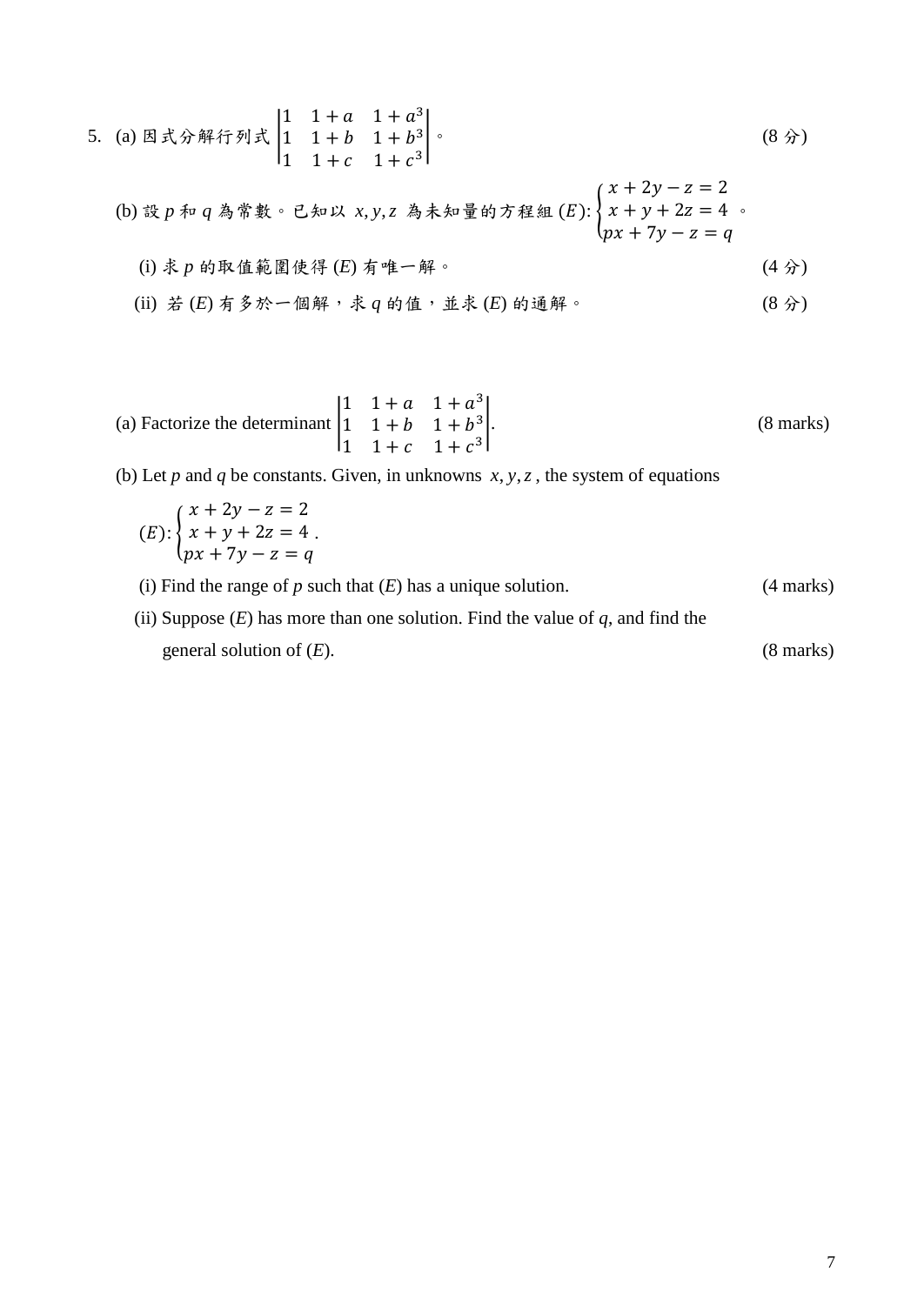### 參考答案:

1. (a) (i) 從  $EM \perp DF \nmathcal{R}$  DFE  $\perp$  ADFC, 得知  $EM \perp$  ADFC, 故  $EM \perp AM \sim$  $|AM| = \sqrt{|AD|^2 + |DM|^2} = \sqrt{10}$ ,  $|EM| = \sqrt{|DE|^2 - |DM|^2} = \sqrt{3}$  $\Delta AME$  的面積為  $\frac{1}{2} |AM||EM| = \frac{\sqrt{30}}{2}$ 。 (ii)  $A - DEM$  的體積是  $\frac{1}{3} |AD| (\Delta DEM \text{ in } \mathbb{A}) = \frac{\sqrt{3}}{2}$ 。 設 d 為點 D 至平面 AEM 的距離,則 D - AEM 的體積是  $\frac{d\sqrt{30}}{6}$ 。 由  $\frac{d\sqrt{30}}{6}$  $\frac{\sqrt{30}}{6} = \frac{\sqrt{3}}{2}$ , 得  $d = \frac{3}{\sqrt{10}}$ 。 (b) 從  $DEF \perp DEBA \not RML \perp DE$ , 得  $ML \perp DEBA$ , 故  $LK$  為  $MK$  在平面  $DEBA$ 上的射影。因  $MK \perp AE$ ,故  $LK \perp AE$ 。因此,二面角  $D - AE - M = \angle LKM$ 。 考慮 ΔDEM 的面積,有 $\frac{1}{3}$  $\frac{1}{2}$ |DE||LM| =  $\frac{1}{2}$  $\frac{1}{2}$ |DM||ME|, 從而得出 |LM| =  $\frac{\sqrt{3}}{2}$ 。 考慮 ΔAME 的面積及 (a)(i) 的結果,有  $\frac{1}{2}$ |AE||MK| =  $\frac{\sqrt{30}}{2}$ , 從而得出  $|MK| = \frac{\sqrt{30}}{\sqrt{13}}$ 二面角  $D - AE - M = \angle LKM = \sin^{-1} \frac{|LM|}{|MN|}$  $\frac{|LM|}{|MK|} = \frac{\sqrt{130}}{20}$ 

2. (a) (i)  $f'(x) = 4x^3 - 12x^2$ ,  $f''(x) = 12x^2 - 24x$ . (ii)  $f'(x) = 0 \Leftrightarrow x = 0 \le x = 3$ 當  $x < 0$  時,  $f'(x) < 0$ , 故 $f(x)$  是遞減的。 當  $0 < x < 3$  時,  $f'(x) < 0$ , 故 $f(x)$  是遞減的。 當  $3 < x$ 時,  $f'(x) > 0$ , 故 $f(x)$ 是遞增的。 因此, $f(3) = −11$ 是一局部極小值。  $f''(x) = 0 \Leftrightarrow x = 0 \text{ } \overset{\circ}{\mathfrak{R}} x = 2$ 當  $x < 0$  時,  $f''(x) > 0$ , 故曲線  $y = f(x)$ 是凸的。 當  $0 < x < 2$  時,  $f''(x) < 0$ , 故 曲線  $y = f(x)$  是凹的。 當  $2 < x$ 時,  $f''(x) > 0$ , 故曲線  $y = f(x)$ 是凸的。 因此, 曲線  $y = f(x)$  的拐點是 (0,16) 和 (2,0)。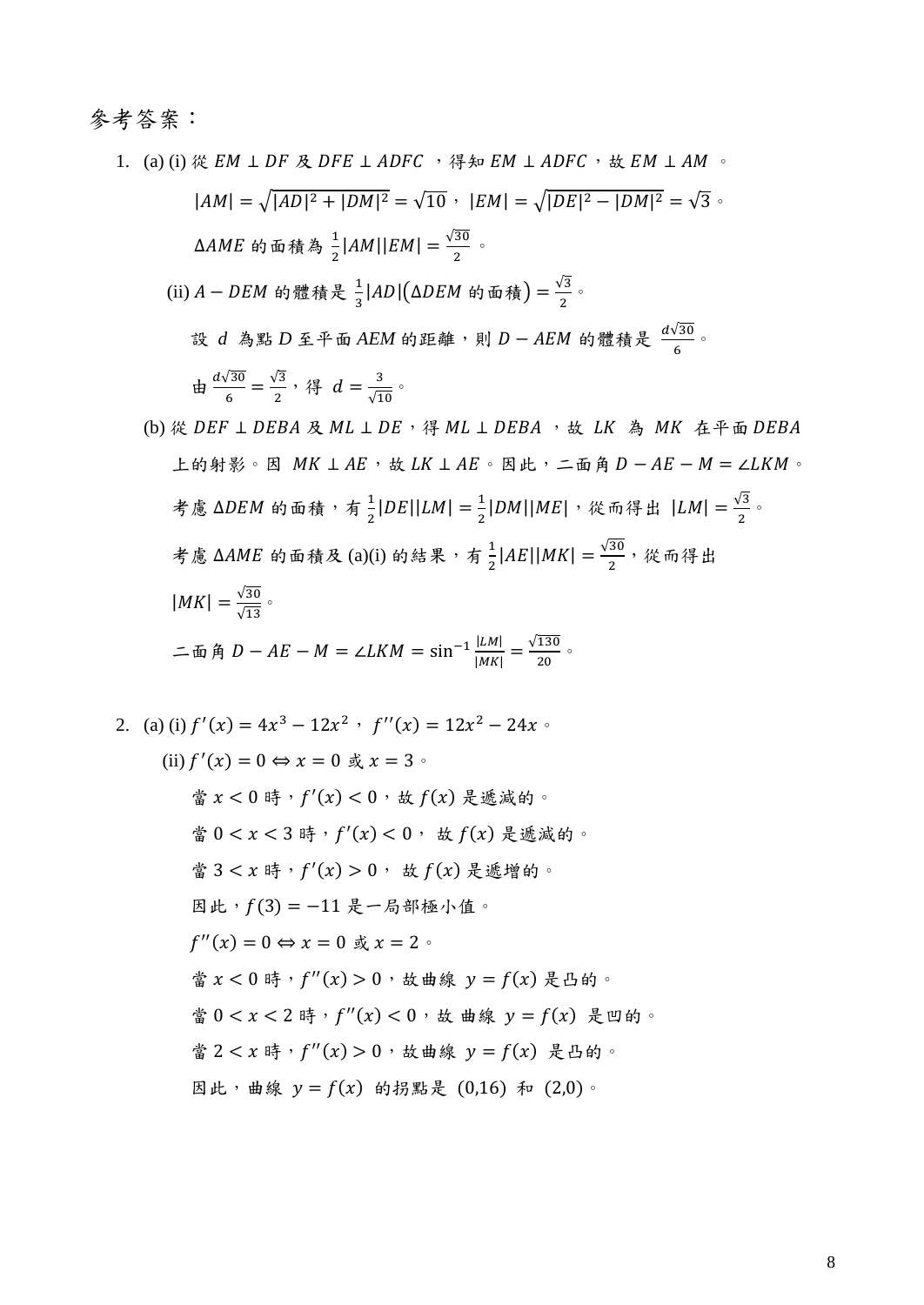

(b) 
$$
\Re \begin{cases} y = x^4 - 4x^3 + 16 \\ y = 16 \end{cases}
$$
,  $\Re \begin{cases} x = 0 \\ x = 4 \end{cases}$ 

當  $0 < x < 4$ , 曲線  $y = x^4 - 4x^3 + 16$ 是在直線  $y = 16$  之下, 故所求面積為

$$
\int_0^4 16 - (x^4 - 4x^3 + 16) dx
$$
  
= 
$$
\int_0^4 4x^3 - x^4 dx
$$
  
= 
$$
\left[ x^4 - \frac{x^5}{5} \right]_0^4
$$
  
= 
$$
51 \frac{1}{5}
$$

3. (a) (i)  $\pm$  }  $3x + y - 4 = 0$  $x^2 + y^2 + 6x + 4y + k = 0$ , 得  $10x^2 - 30x + 32 + k = 0$ . (b) (i)  $x_1 + x_2 = \frac{-(-30)}{10}$  $\frac{(-30)}{10} = 3 \cdot x_1 x_2 = \frac{32+k}{10}$ (ii)  $y_1 y_2 = (4 - 3x_1)(4 - 3x_2) = 16 - 12(x_1 + x_2) + 9x_1 x_2 = \frac{288 + 9k}{10}$  $\frac{10^{15}}{10} - 20$ (iii) 對  $i = 1, 2$ ,  $x_i^2 + y_i^2 = -6x_i - 4y_i - k = -6x_i - 4(4 - 3x_i) - k = 6x_i - 16 - k$ 

(iii)

9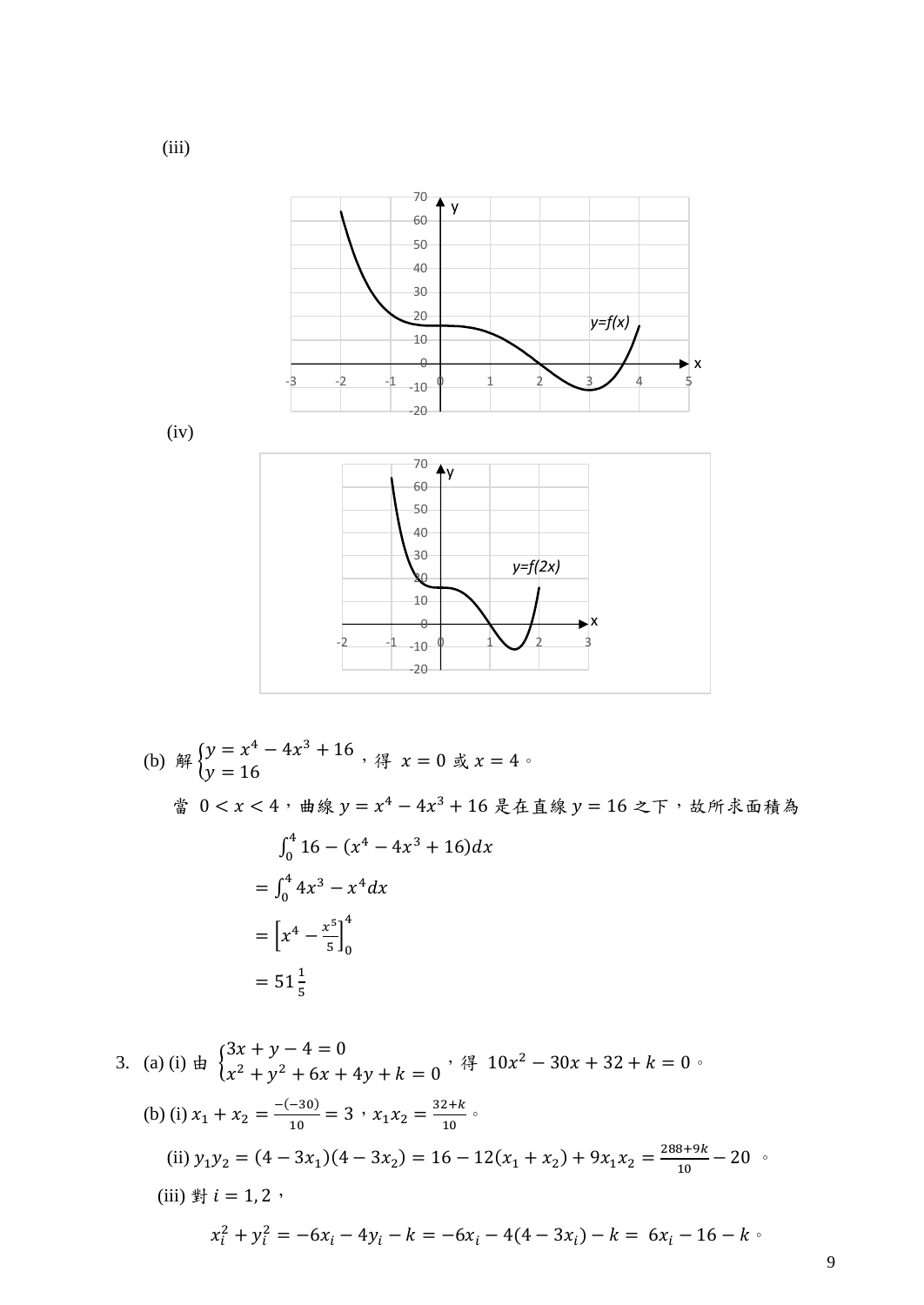(c) (i) 若 *OA* 和 *OB* 其中一條是水平線,則另一條是垂直線。在這情況下,  $x_1 x_2 = 0$ 和  $y_1 y_2 = 0$ 。從 (b) (i) 及 (ii) 可得出矛盾。 設 OA 和 OB 的斜率分別為 m1 及 m2。則有  $m_1 m_2 = -1 \Rightarrow \frac{y_1 y_2}{y_1 y_2}$  $\frac{y_1 y_2}{x_1 x_2} = -1 \Rightarrow \frac{288 + 9k}{10}$  $\frac{8+9k}{10} - 20 = -\frac{32+k}{10}$  $\frac{2+\kappa}{10} \Rightarrow k = -12$ (ii) 當  $k = -12 \cdot x_1 x_2 = 2 \cdot \Delta OAB$  的面積是 1  $\frac{1}{2}$ |OA||OB| =  $\frac{1}{2}$  $\frac{1}{2}\sqrt{x_1^2 + y_1^2}\sqrt{x_2^2 + y_2^2} = \frac{1}{2}$  $\frac{1}{2}\sqrt{6x_1-4}\sqrt{6x_2-4}$  $=\sqrt{9x_1x_2-6(x_1+x_1)+4}=\sqrt{9(2)-6(3)+4}=2$ 4. (a)設  $P(k)$  代表命題"  $z<sup>k</sup> = cos kα + i sin kα$ "。當  $k = 1$ ,  $P(1)$  明顯成立。 假設對某正整數 $k$ , $P(k)$  成立,即  $z^k = \cos k\alpha + i \sin k\alpha$ 。 則  $z^{k+1} = z^k z$  $= (\cos k\alpha + i \sin k\alpha)(\cos \alpha + i \sin \alpha)$  $=$   $(\cos k\alpha \cos \alpha - \sin k\alpha \sin \alpha) + i(\sin k\alpha \cos \alpha + \cos k\alpha \sin \alpha)$ 

$$
= \cos((k+1)\alpha + i\sin((k+1)\alpha))
$$

故  $P(k + 1)$  也成立。

根據數學歸納法原理, P(k) 對任意正整數 k 都成立。

(b)(i)  $z\overline{z} = (\cos \alpha + i \sin \alpha)(\cos \alpha - i \sin \alpha) = \cos^2 \alpha + \sin^2 \alpha = 1$ 

 $(1 - z)(1 - \overline{z}) = 1 - (z + \overline{z}) + z\overline{z} = 1 - 2\cos\alpha + 1 = 2 - 2\cos\alpha$ 

(ii)  $\boxtimes z \neq 1$ ,  $\mathcal{R}$ 

 $(1-z)(z + z<sup>2</sup> + \cdots + z<sup>n</sup>) = z - z<sup>n+1</sup> = z(1 - z<sup>n</sup>)$ 

中可得出結果。

因 cos  $\alpha$  ≠ 1, 即  $z$  ≠ 1, 故

 $\cos \alpha + \cos 2\alpha + \cdots + \cos n\alpha = \text{Re}(z + z^2 + \cdots + z^n)$ 

$$
= \text{Re}\frac{z(1-z^n)}{1-z} = \text{Re}\frac{z(1-z^n)(1-\bar{z})}{(1-z)(1-\bar{z})} = \frac{\text{Re}(z^n+z-z^{n+1}-1)}{2-2\cos\alpha} = \frac{\cos n\alpha + \cos\alpha - \cos(n+1)\alpha - 1}{2-2\cos\alpha} \, \, \text{as}
$$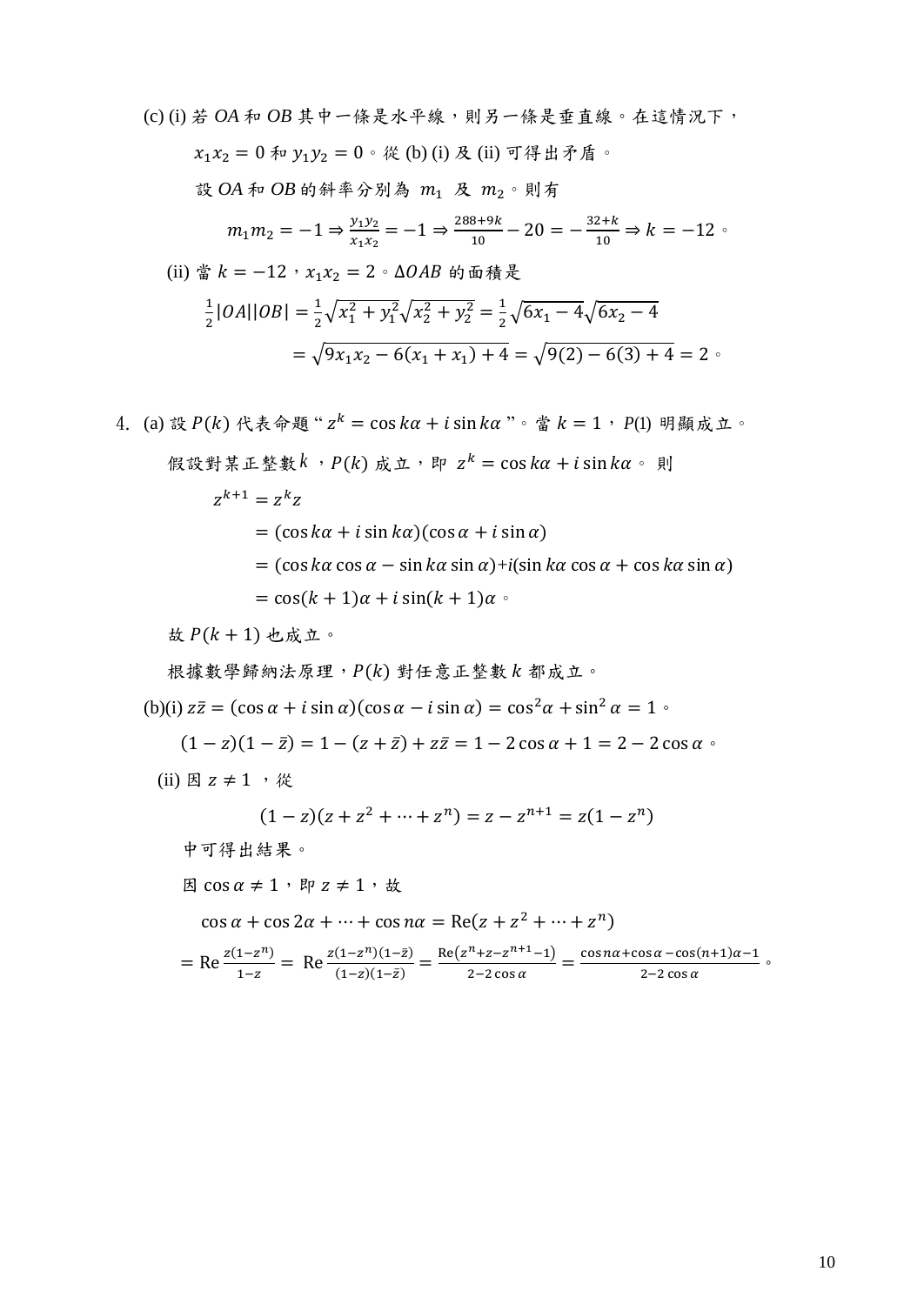$$
\cos \alpha + \cos 2\alpha + \dots + \cos n\alpha = \frac{\cos n\alpha + \cos \alpha - \cos(n+1)\alpha - 1}{2 - 2\cos \alpha}
$$

$$
= \frac{2\cos^{\frac{(n+1)\alpha}{2}}\cos^{\frac{(n-1)\alpha}{2}} - 2\cos^{\frac{2(n+1)\alpha}{2}}}{4\sin^2\frac{\alpha}{2}}
$$

$$
= \frac{2\cos^{\frac{(n+1)\alpha}{2}}[\cos^{\frac{(n-1)\alpha}{2}} - \cos^{\frac{(n+1)\alpha}{2}}]}{4\sin^2\frac{\alpha}{2}}
$$

$$
= \frac{2\cos^{\frac{(n+1)\alpha}{2}}[-2\sin\frac{n\alpha}{2}\sin^{\frac{2}{2}}]}{4\sin^2\frac{\alpha}{2}}
$$

$$
= \frac{\sin\frac{n\alpha}{2}\cos^{\frac{(n+1)\alpha}{2}}}{\sin\frac{\alpha}{2}} \circ \frac{1}{\sin\frac{\alpha}{2}}}
$$

$$
5. (a)
$$

$$
\begin{vmatrix}\n1 & 1+a & 1+a^3 \\
1 & 1+b & 1+b^3 \\
1 & 1+c & 1+c^3\n\end{vmatrix} = \begin{vmatrix}\n1 & 1+a & 1+a^3 \\
0 & b-a & b^3-a^3\n\end{vmatrix}
$$
  
\n
$$
= \begin{vmatrix}\n1 & 1+a & 1+a^3 \\
0 & b-a & (b-a)(b^2 + ba + a^2) \\
0 & c-a & (c-a)(c^2 + ca + a^2)\n\end{vmatrix}
$$
  
\n
$$
= (b-a)(c-a) \begin{vmatrix}\n1 & 1+a & 1+a^3 \\
0 & 1 & b^2 + ba + a^2\n\end{vmatrix}
$$
  
\n
$$
= (b-a)(c-a)(c^2 + ca - b^2 - ba)
$$
  
\n
$$
= (b-a)(c-a)[(c+b)(c-b) + a(c-b)]
$$
  
\n
$$
= (a-b)(b-c)(c-a)(a+b+c)
$$

(b) (i) (E) 7 
$$
\neq
$$
 6  $\neq$  6  $\neq$  6  $\neq$  7  $\neq$  1 1 2  $\neq$  0  $\neq$  5  $p - 20 \neq 0$  0

 $p$  的取值範圍是  $\{p : p \neq 4\}$ 。

 (ii) 設 = 4,從 (*E*) 得 { + 2 − = 2 − + 3 = 2 − + 3 = − 8 。 從以上的第二及第三條方程得 = 10。 解 { + 2 − = 2 − + 3 = 2 ,得 = 6 − 5, = 3 − 2, = ,其中 為任意實 數。

(iii)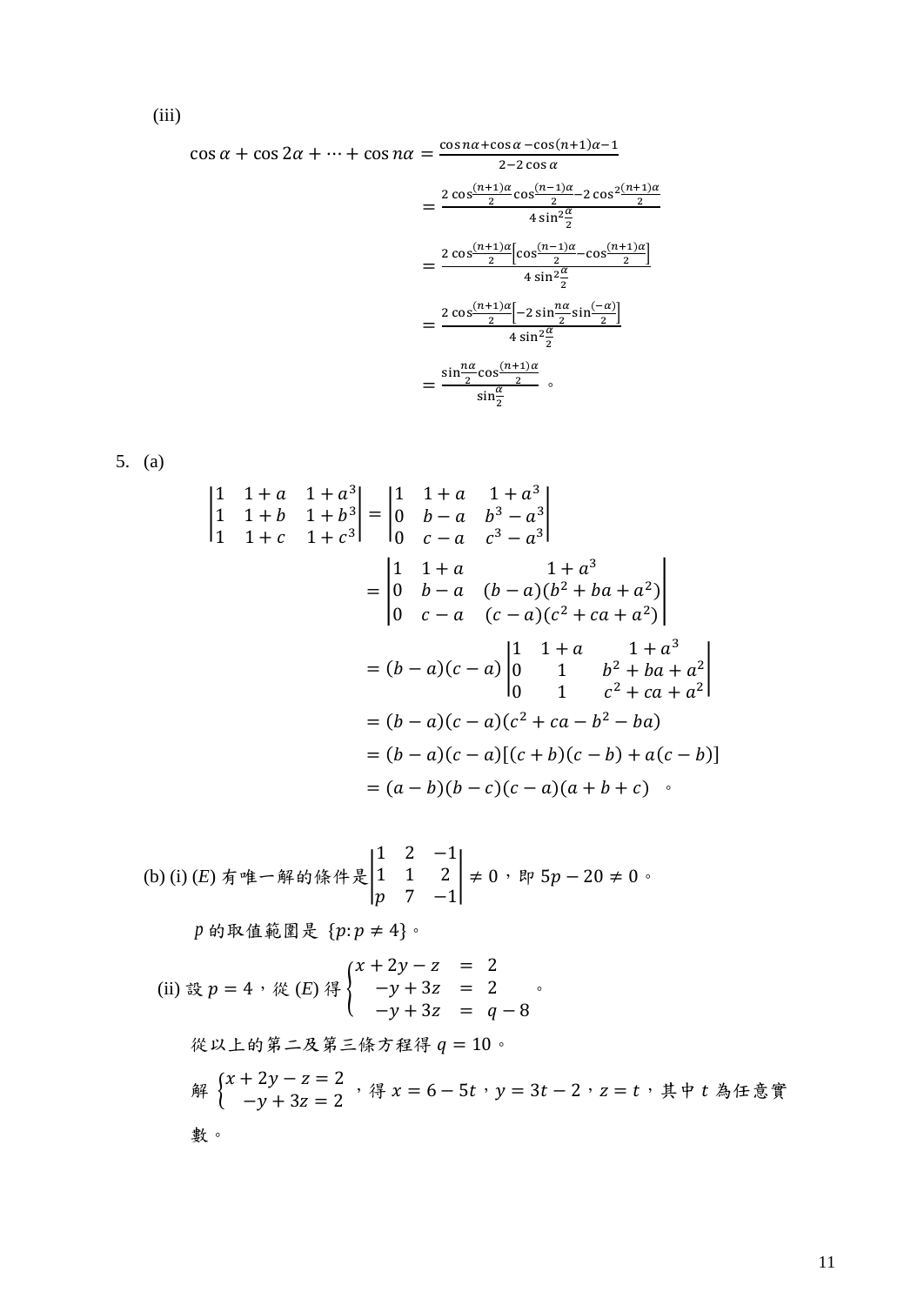#### Suggested Answer

1. (a) (i) From  $EM \perp DF$  and  $DFE \perp ADFC$ , we have  $EM \perp ADFC$  and hence  $EM \perp AM$ .  $|AM| = \sqrt{|AD|^2 + |DM|^2} = \sqrt{10}, \ |EM| = \sqrt{|DE|^2 - |DM|^2} = \sqrt{3}.$ The area of  $\triangle AME$  is  $\frac{1}{2} |AM||EM| = \frac{\sqrt{30}}{2}$  $\frac{30}{2}$ .

(ii) The volume of  $A - DEM$  is  $\frac{1}{3} |AD|$  (area of  $\triangle DEM$ ) =  $\frac{\sqrt{3}}{2}$  $\frac{12}{2}$ .

Let *d* be the distance from point *D* to plane *AEM*. Then, the volume of *D* – *AEM* is 
$$
\frac{d\sqrt{30}}{6}
$$
. From  $\frac{d\sqrt{30}}{6} = \frac{\sqrt{3}}{2}$ , we get  $d = \frac{3}{\sqrt{10}}$ .

(b) From DEF  $\perp$  DEBA and ML  $\perp$  DE, we get ML  $\perp$  DEBA and hence LK is the orthogonal projection of MK in the plane DEBA. Since  $MK \perp AE$ ,  $LK \perp AE$ . Hence the dihedral angle  $D - AE - M = \angle LKM$ .

Considering the area of  $\triangle DEM$ , we have  $\frac{1}{2} |DE||LM| = \frac{1}{2}$  $\frac{1}{2}$ |DM||ME| and hence  $|LM| = \frac{\sqrt{3}}{2}$  $\frac{13}{2}$ .

Considering the area of  $\triangle AME$  and the result in (a)(i), we have  $\frac{1}{2} |AE| |MK| = \frac{\sqrt{30}}{2}$ 2 and hence  $|MK| = \frac{\sqrt{30}}{\sqrt{30}}$  $rac{\sqrt{30}}{\sqrt{13}}$ .

The dihedral angle  $D - AE - M = \angle LKM = \sin^{-1} \frac{|LM|}{|MN|}$  $\frac{|LM|}{|MK|} = \frac{\sqrt{130}}{20}$  $\frac{130}{20}$ .

2. (a) (i)  $f'(x) = 4x^3 - 12x^2$ ,  $f''(x) = 12x^2 - 24x$ . (ii)  $f'(x) = 0 \Leftrightarrow x = 0$  or  $x = 3$ .

When  $x < 0$ ,  $f'(x) < 0$  and hence  $f(x)$  is decreasing. When  $0 < x < 3$ ,  $f'(x) < 0$  and hence  $f(x)$  is decreasing. When  $3 < x, f'(x) > 0$  and hence  $f(x)$  is increasing. Hence  $f(3) = -11$  is a local minimum value.  $f''(x) = 0 \Leftrightarrow x = 0 \text{ or } x = 2.$ When  $x < 0$ ,  $f''(x) > 0$  and hence the curve  $y = f(x)$  is convex. When  $0 < x < 2$ ,  $f''(x) < 0$  and hence the curve  $y = f(x)$  is concave. When  $2 < x$ ,  $f''(x) > 0$  and hence the curve  $y = f(x)$  is convex. Hence, the inflection points of the curve  $y = f(x)$  are (0,16) and (2,0).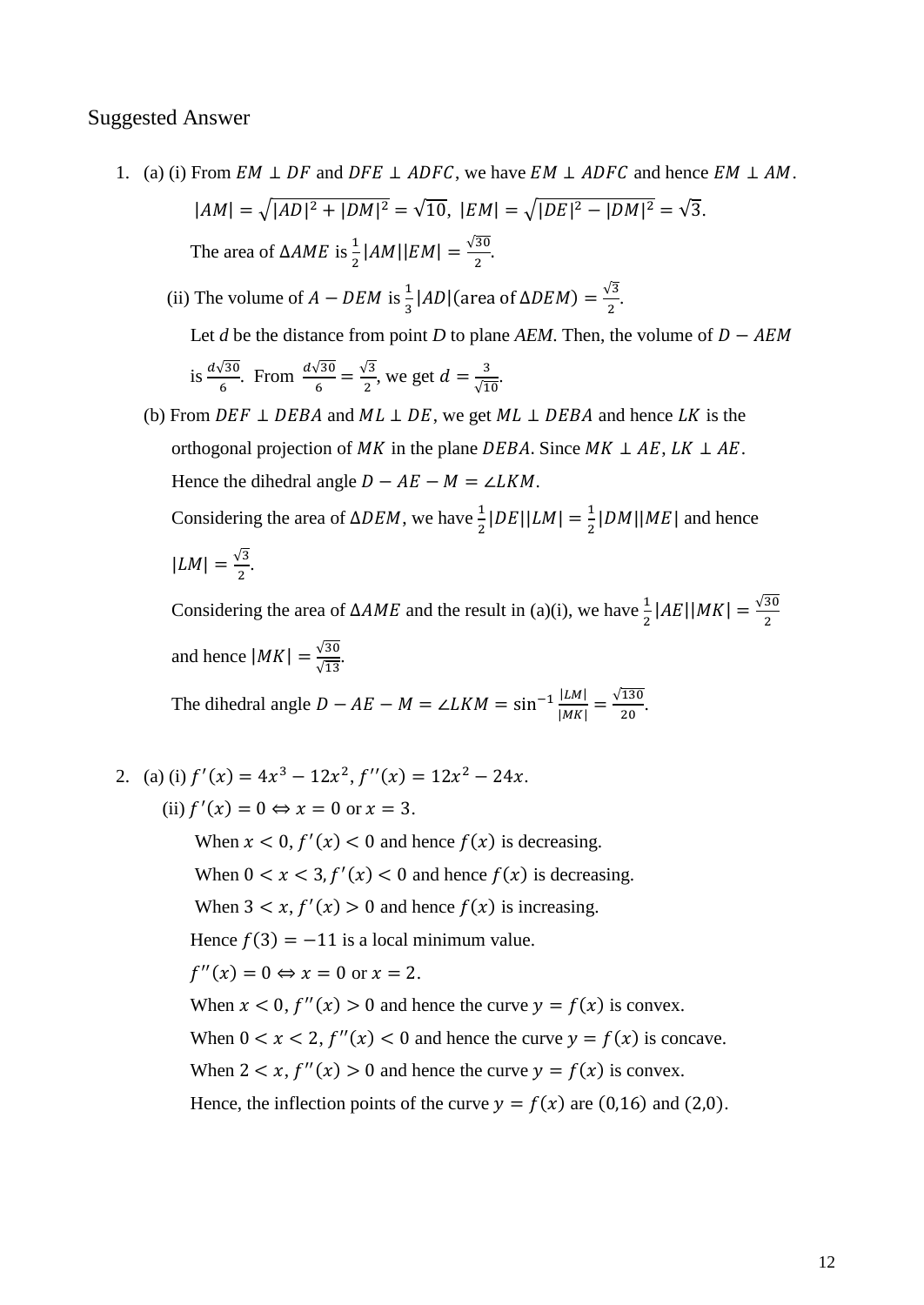

(b) Solving 
$$
\begin{cases} y = x^4 - 4x^3 + 16 \\ y = 16 \end{cases}
$$
, we get  $x = 0$  or  $x = 4$ .

When  $0 < x < 4$ , the curve  $y = x^4 - 4x^3 + 16$  is below the line  $y = 16$ . Hence, the required area is

$$
\int_0^4 16 - (x^4 - 4x^3 + 16) dx
$$
  
=  $\int_0^4 4x^3 - x^4 dx$   
=  $\left[x^4 - \frac{x^5}{5}\right]_0^4$   
=  $51\frac{1}{5}$ 

3. (a) (i) From  $\}$  $3x + y - 4 = 0$  $x^2 + y^2 + 6x + 4y + k = 0$ , we get  $10x^2 - 30x + 32 + k = 0$ . (b) (i)  $x_1 + x_2 = \frac{-(-30)}{10}$  $\frac{(-30)}{10} = 3$ ,  $x_1 x_2 = \frac{32+k}{10}$  $\frac{2\pi\pi}{10}$ . (ii)  $y_1 y_2 = (4 - 3x_1)(4 - 3x_2) = 16 - 12(x_1 + x_2) + 9x_1 x_2 = \frac{288 + 9k}{10}$  $\frac{6+3\pi}{10}$  – 20. (iii) For  $i = 1, 2$ ,  $x_i^2 + y_i^2 = -6x_i - 4y_i - k = -6x_i - 4(4 - 3x_i) - k = 6x_i - 16 - k.$ 

(iii)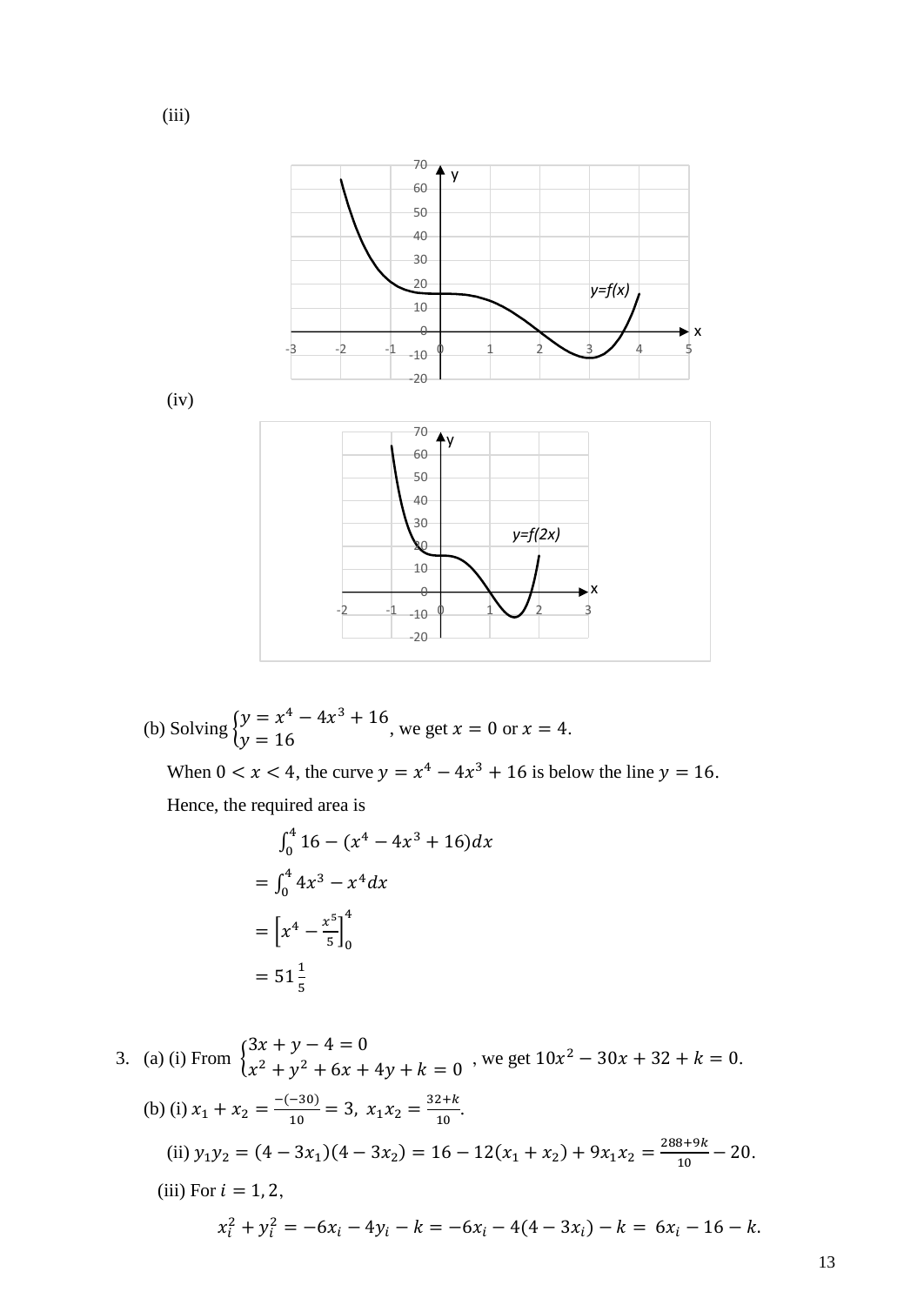(c) (i) If one of *OA* and *OB* is horizontal, then the other one is vertical. In this case,  $x_1x_2 = 0$  and  $y_1y_2 = 0$ . Form (b) (i) and (ii), we get a contradiction. Suppose the slopes of *OA* and *OB* are  $m_1$  and  $m_2$ , respectively. We have

$$
m_1 m_2 = -1 \Rightarrow \frac{y_1 y_2}{x_1 x_2} = -1 \Rightarrow \frac{288 + 9k}{10} - 20 = -\frac{32 + k}{10} \Rightarrow k = -12.
$$

(ii) When 
$$
k = -12
$$
,  $x_1x_2 = 2$ . The area of  $\triangle OAB$  is  
\n
$$
\frac{1}{2} |OA||OB| = \frac{1}{2} \sqrt{x_1^2 + y_1^2} \sqrt{x_2^2 + y_2^2} = \frac{1}{2} \sqrt{6x_1 - 4} \sqrt{6x_2 - 4}
$$
\n
$$
= \sqrt{9x_1x_2 - 6(x_1 + x_1) + 4} = \sqrt{9(2) - 6(3) + 4} = 2.
$$

4. (a) Let  $P(k)$  be the proposition "  $z^k = \cos k\alpha + i \sin k\alpha$  ". When  $k = 1$ ,  $P(1)$  is obviously true. Suppose  $P(k)$  is true for some positive integer k. That is,  $z^k = \cos k\alpha + i \sin k\alpha$ . Then,  $z^{k+1} = z^k z$  $= (\cos k\alpha + i \sin k\alpha)(\cos \alpha + i \sin \alpha)$ 

> $=$  (cos  $k\alpha$  cos  $\alpha$  – sin  $k\alpha$  sin  $\alpha$ )+*i*(sin  $k\alpha$  cos  $\alpha$  + cos  $k\alpha$  sin  $\alpha$ )  $=$  cos(k + 1) $\alpha$  + i sin(k + 1) $\alpha$ .

Hence  $P(k + 1)$  is also true.

By the principle of mathematical induction,  $P(k)$  is true for any positive integer k. (b)(i)  $z\overline{z} = (\cos \alpha + i \sin \alpha)(\cos \alpha - i \sin \alpha) = \cos^2 \alpha + \sin^2 \alpha = 1.$ 

$$
(1-z)(1-\bar{z}) = 1 - (z+\bar{z}) + z\bar{z} = 1 - 2\cos\alpha + 1 = 2 - 2\cos\alpha.
$$

(ii) As  $z \neq 1$ , the result follows from

$$
(1-z)(z+z^2+\cdots+z^n)=z-z^{n+1}=z(1-z^n).
$$

As  $\cos \alpha \neq 1$ , which means  $z \neq 1$ , we have

 $\cos \alpha + \cos 2\alpha + \cdots + \cos n\alpha = \text{Re}(z + z^2 + \cdots + z^n)$ 

$$
= \text{Re}\frac{z(1-z^n)}{1-z} = \text{Re}\frac{z(1-z^n)(1-\bar{z})}{(1-z)(1-\bar{z})} = \frac{\text{Re}(z^n+z-z^{n+1}-1)}{2-2\cos\alpha} = \frac{\cos n\alpha + \cos\alpha - \cos(n+1)\alpha - 1}{2-2\cos\alpha}.
$$